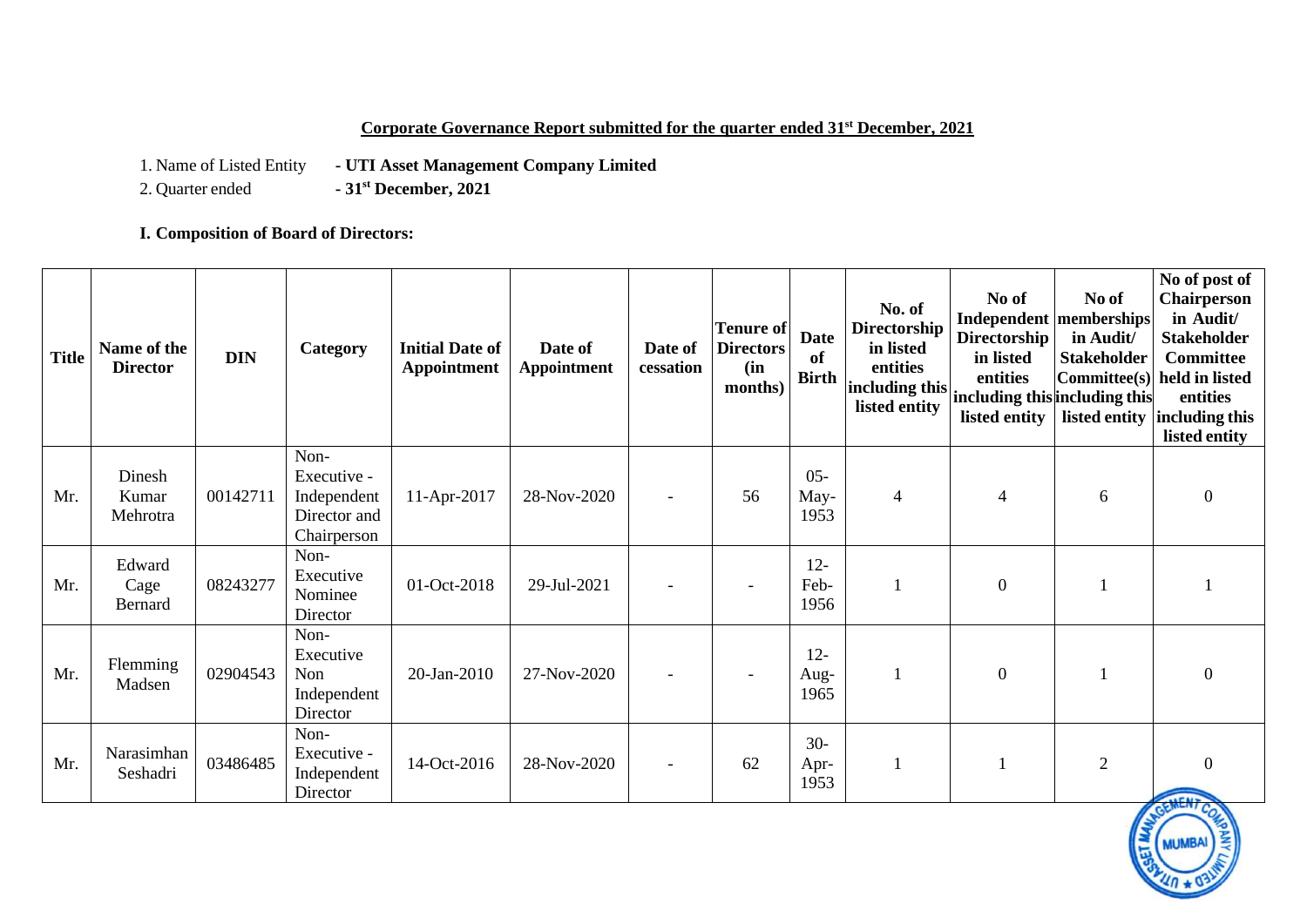| Mr. | Deepak<br>Kumar<br>Chatterjee | 03379600 | Non-<br>Executive -<br>Independent<br>Director | 25-Sep-2018  | 29-July-2021 | $\overline{\phantom{a}}$ | 39 | $01-$<br>Nov-<br>1953  | $\overline{2}$ | 2                | $\overline{2}$   |                |
|-----|-------------------------------|----------|------------------------------------------------|--------------|--------------|--------------------------|----|------------------------|----------------|------------------|------------------|----------------|
| Mr. | Rajeev<br>Kakar               | 01888608 | Non-<br>Executive -<br>Independent<br>Director | 20-Nov-2019  | 20-Nov-2019  | $\overline{\phantom{a}}$ | 25 | $01-$<br>Jul-<br>1963  |                |                  |                  | $\mathbf{0}$   |
| Ms. | Dipali<br>Hemant<br>Sheth     | 07556685 | Non-<br>Executive -<br>Independent<br>Director | 20-Nov-2019  | 20-Nov-2019  | $\overline{\phantom{a}}$ | 25 | $04-$<br>Jul-<br>1965  | $\mathfrak{Z}$ | 3                | 5                | $\overline{0}$ |
| Ms. | Jayashree<br>Vaidhyanathan    | 07140297 | Non-<br>Executive -<br>Independent<br>Director | 20-Nov-2019  | 20-Nov-2019  | $\overline{\phantom{a}}$ | 25 | $01-$<br>Feb-<br>1970  |                |                  |                  | $\overline{0}$ |
| Mr. | Sanjay<br>Varshneya           | 08161701 | Non-<br>Executive -<br>Nominee<br>Director     | 29-July-2021 | 29-July-2021 | $\overline{\phantom{a}}$ |    | $01-$<br>Dec-<br>1965  |                | $\boldsymbol{0}$ | $\boldsymbol{0}$ | $\mathbf{0}$   |
| Mr. | Imtaiyazur<br>Rahman          | 01818725 | Executive<br>Director and<br><b>CEO</b>        | 28-Apr-2019  | 28-Apr-2019  | $\overline{\phantom{0}}$ |    | $07 -$<br>Sep-<br>1963 |                | $\boldsymbol{0}$ |                  | $\overline{0}$ |

| Company Remarks                                | Mr. Imtaiyazur Rahman was appointed as the Chief Executive Officer of our Company for a period of two years with effect from 13 <sup>th</sup> |
|------------------------------------------------|-----------------------------------------------------------------------------------------------------------------------------------------------|
|                                                | June, 2020.                                                                                                                                   |
| Whether Regular chairperson<br>appointed       | Yes                                                                                                                                           |
| Whether Chairperson is related to<br>MD or CEO | <b>No</b>                                                                                                                                     |

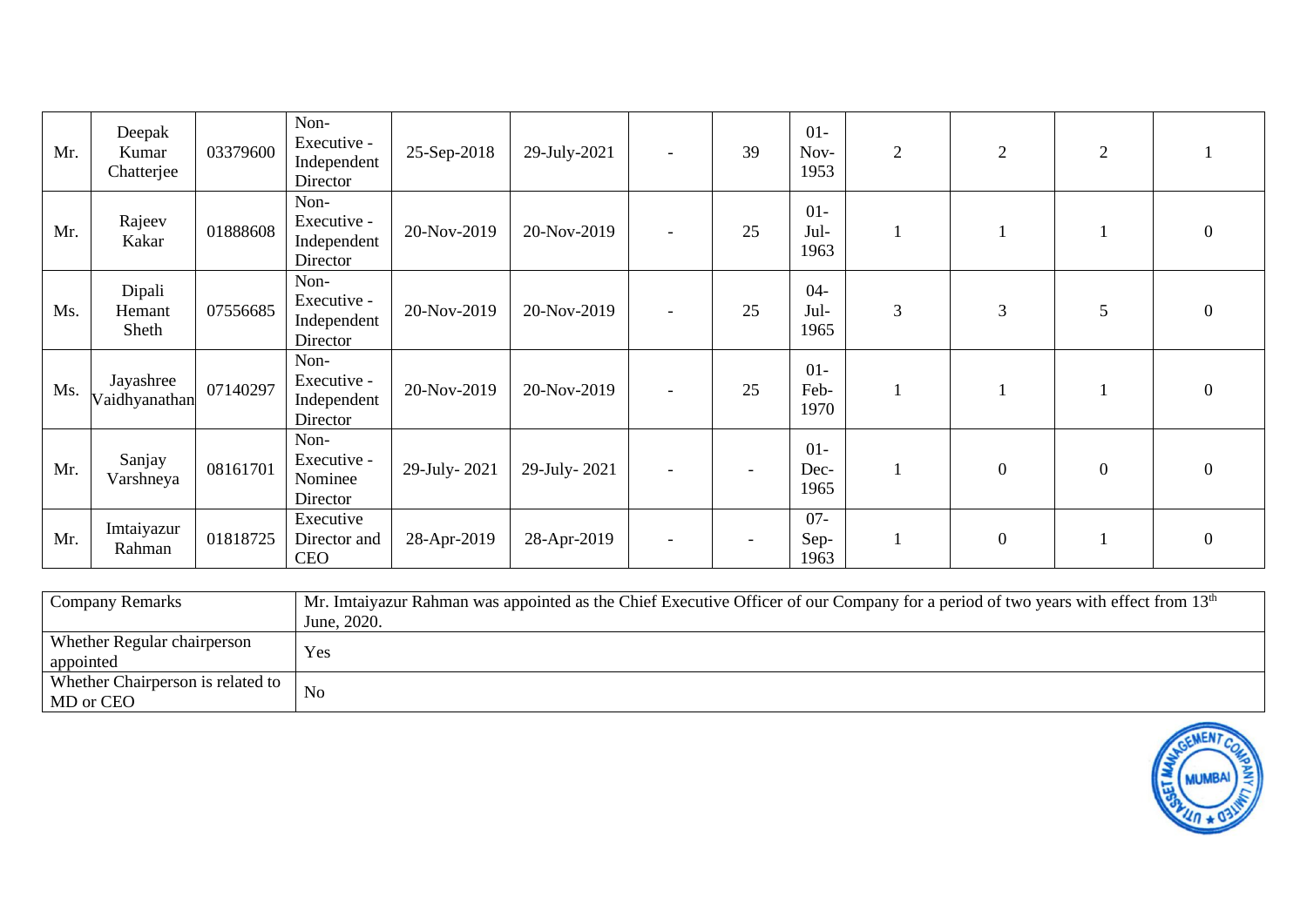#### **II. Composition of Committees:**

### **a. Audit Committee:**

| Sr. No. | <b>Name of the Director</b> | <i>Category</i>                                              | <b>Chairperson/Membership</b> | <b>Appointment Date</b> | <b>Cessation Date</b> |
|---------|-----------------------------|--------------------------------------------------------------|-------------------------------|-------------------------|-----------------------|
|         |                             | Deepak Kumar Chatterjee   Non-Executive Independent Director | Chairperson                   | 24-Oct-2018             |                       |
|         | Dinesh Kumar Mehrotra       | Non-Executive Independent Director                           | Member                        | 29-Jan-2018             |                       |
|         | <b>Flemming Madsen</b>      | Non-Executive Non Independent Director                       | Member                        | $02$ -Mar-2010          |                       |
|         | Narasimhan Seshadri         | Non-Executive Independent Director                           | Member                        | $27 - Jan - 2017$       |                       |
|         | Rajeev Kakar                | Non-Executive Independent Director                           | Member                        | 16-Dec-2019             |                       |

Whether Regular chairperson appointed Yes

# **b. Nomination and Remuneration Committee:**

| Sr. No. | <b>Name of the Director</b> | <b>Category</b>                    | <b>Chairperson/Membership</b> | <b>Appointment Date</b> | Cessation Date |
|---------|-----------------------------|------------------------------------|-------------------------------|-------------------------|----------------|
|         | Narasimhan Seshadri         | Non-Executive Independent Director | Chairperson                   | 24-Oct-2018             |                |
|         | Dinesh Kumar Mehrotra       | Non-Executive Independent Director | Member                        | $05$ -Apr-2018          |                |
|         | <b>Edward Cage Bernard</b>  | Non-Executive Nominee Director     | Member                        | 24-Oct-2018             |                |
|         | Dipali Hemant Sheth         | Non-Executive Independent Director | Member                        | 16-Dec-2019             |                |

Whether Regular chairperson appointed Yes

#### **c. Stakeholders Relationship Committee:**

| Sr. No. | <b>Name of the Director</b> | <i>Category</i>                                              | <b>Chairperson/Membership</b> | <b>Appointment Date</b> | <b>Cessation Date</b>                                                                                      |
|---------|-----------------------------|--------------------------------------------------------------|-------------------------------|-------------------------|------------------------------------------------------------------------------------------------------------|
|         | <b>Edward Cage Bernard</b>  | Non-Executive Nominee Director                               | Chairperson                   | 24-Oct-2018             |                                                                                                            |
|         |                             | Deepak Kumar Chatterjee   Non-Executive Independent Director | Member                        | 24-Oct-2018             |                                                                                                            |
|         | Jayashree Vaidhyanathan     | Non-Executive Independent Director                           | Member                        | $04$ -Dec-2020          | <b>LALEN</b><br>$\overline{a}$ and $\overline{a}$ and $\overline{a}$ and $\overline{a}$ and $\overline{a}$ |

**MUMBA**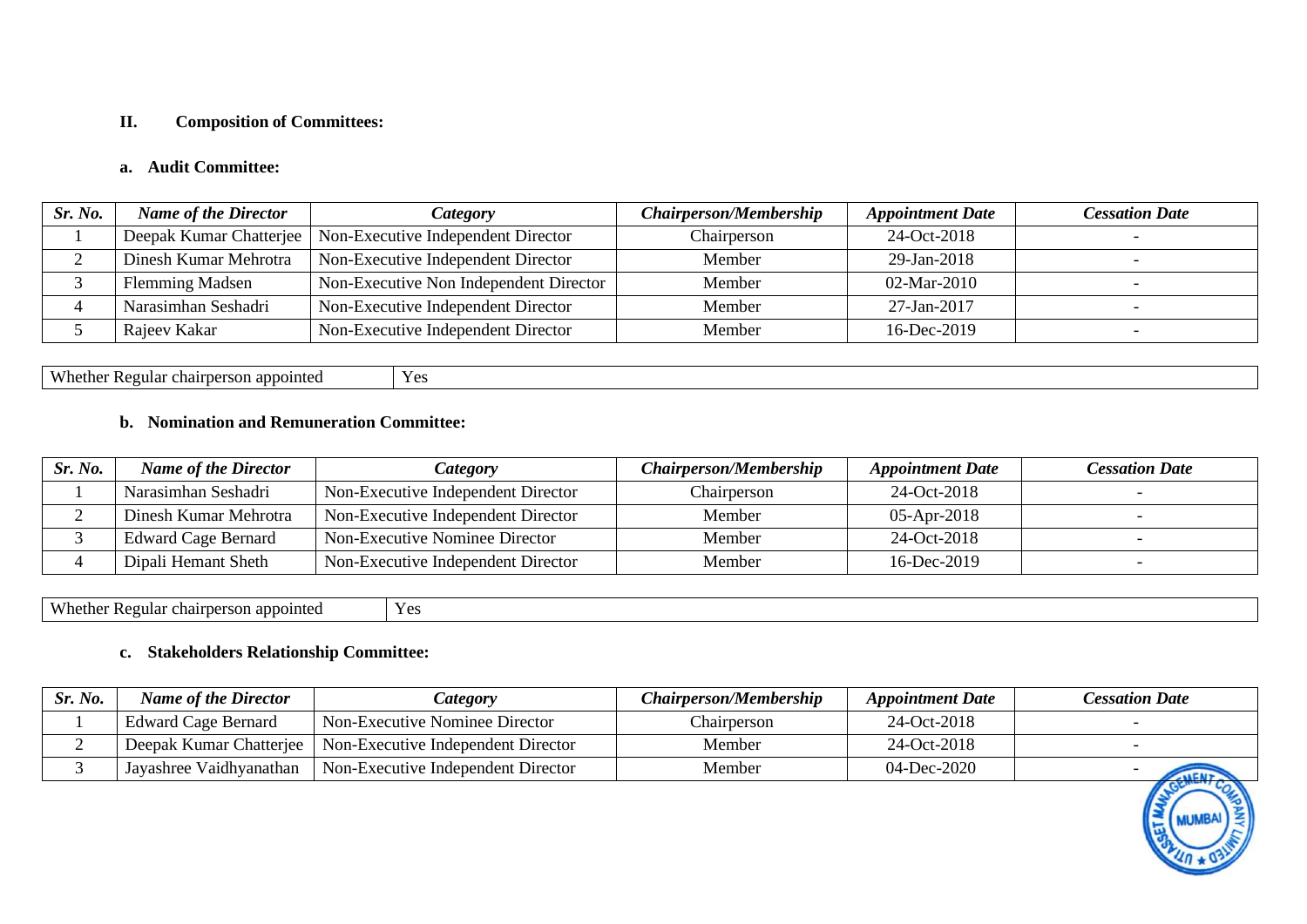| Whethe<br>rular<br>a appointer.<br>chairperson<br>. . | $\mathbf{v}$<br>. J<br>--- |
|-------------------------------------------------------|----------------------------|

#### **d. Risk Management Committee:**

| Sr. No. | <b>Name of the Director</b> | <i>Category</i>                        | <b>Chairperson/Membership</b> | <b>Appointment Date</b> | <b>Cessation Date</b> |
|---------|-----------------------------|----------------------------------------|-------------------------------|-------------------------|-----------------------|
|         | Rajeev Kakar                | Non-Executive Independent Director     | Chairperson                   | 04-Dec-2020             |                       |
|         | <b>Flemming Madsen</b>      | Non-Executive Non Independent Director | Member                        | $02$ -Mar-2010          |                       |
|         | Narasimhan Seshadri         | Non-Executive Independent Director     | Member                        | $05-Apr-2018$           |                       |
|         | Deepak Kumar Chatterjee     | Non-Executive Independent Director     | Member                        | 27-Apr-2019             |                       |
|         | Jayashree Vaidhyanathan     | Non-Executive Independent Director     | Member                        | 16-Dec-2019             |                       |

| Whether.<br>appointed<br>$\sim$<br>tegular<br>ournarc<br>$\sim$<br>.<br>. | $Y \sim$<br>工业 |
|---------------------------------------------------------------------------|----------------|
|---------------------------------------------------------------------------|----------------|

# **e. Corporate Social Responsibility Committee:**

| Sr. No. | <b>Name of the Director</b> | Category                           | <b>Chairperson/Membership</b> | <b>Appointment Date</b> | Cessation Date |
|---------|-----------------------------|------------------------------------|-------------------------------|-------------------------|----------------|
|         | Dipali Hemant Sheth         | Non-Executive Independent Director | Chairperson                   | 04-Dec-2020             |                |
|         | Dinesh Kumar Mehrotra       | Non-Executive Independent Director | Member                        | 29-Jan-2018             |                |
|         | <b>Edward Cage Bernard</b>  | Non-Executive Nominee Director     | Member                        | 24-Oct-2018             |                |
|         | Imtaiyazur Rahman           | Executive Director and CEO         | Member                        | $04$ -Dec-2020          |                |

Whether Regular chairperson appointed Yes

### **f. Digital Transformation Committee:**

| Sr. No. | <b>Name of the Director</b> | <b>Category</b>                        | <b>Chairperson/Membership</b> |
|---------|-----------------------------|----------------------------------------|-------------------------------|
|         | Jayashree Vaidhyanathan     | Non-Executive Independent Director     | Chairperson                   |
|         | <b>Flemming Madsen</b>      | Non-Executive Non Independent Director | Member                        |
|         | Rajeev Kakar                | Non-Executive Independent Director     | Member                        |
|         | Dipali Hemant Sheth         | Non-Executive Independent Director     | Member                        |
|         |                             |                                        | (堂)                           |

 $\frac{1}{40}$  \* 0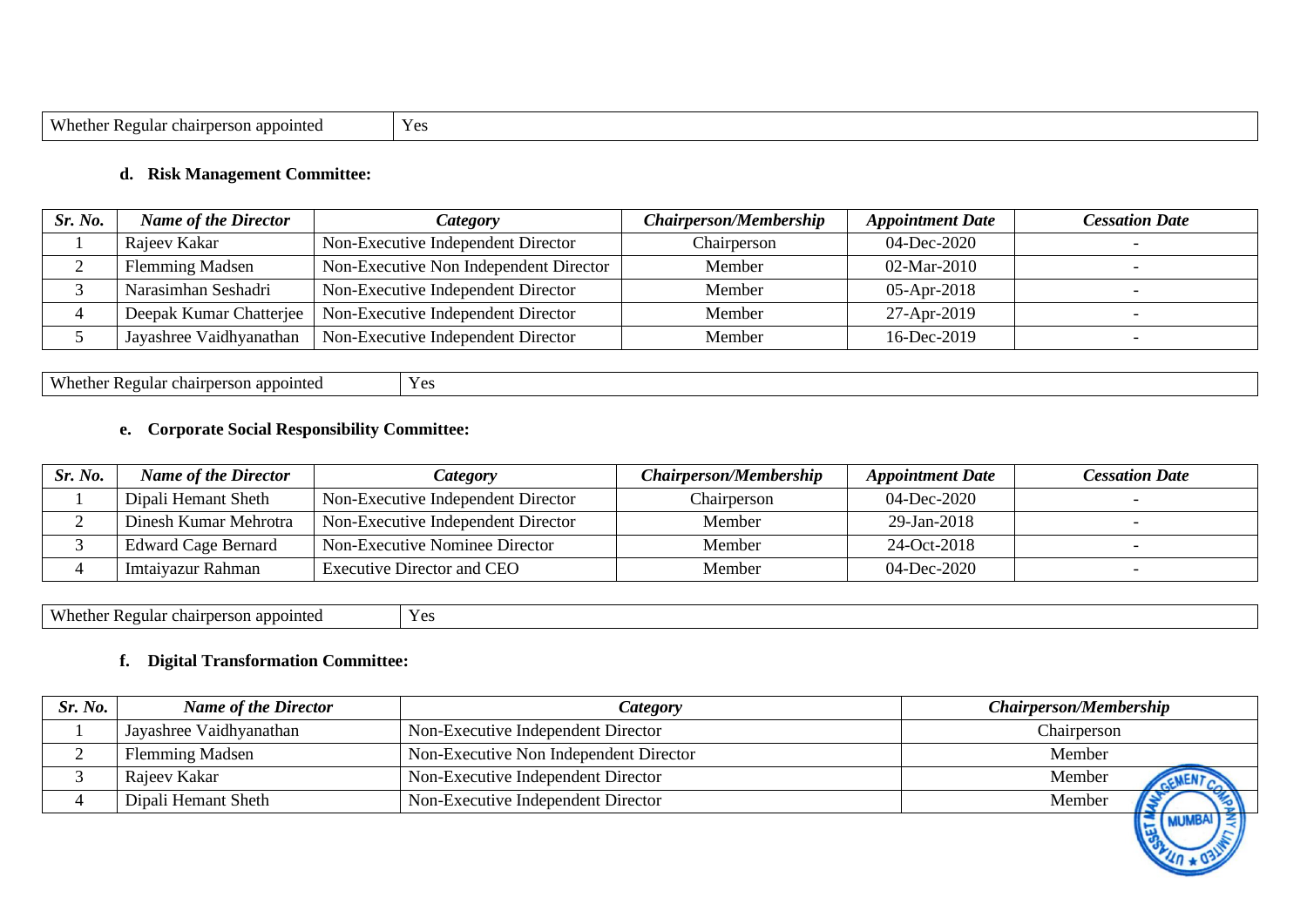| Imtaiyazur<br>Rahman | $\sim$<br>Director<br>and<br>eutiv<br>$\overline{ }$<br>$\sim$ | Membe |
|----------------------|----------------------------------------------------------------|-------|
|                      |                                                                |       |

| $X^T$<br>$V \alpha c$<br>- -<br>egular<br>i appointed<br>$\sim$ 44 $\sim$ 44<br>$\sim$ $\sim$ $\sim$<br>tne.<br>пламы<br>. .<br>$\mathbf{N}$<br>пан<br><b>IVI</b> |  |
|-------------------------------------------------------------------------------------------------------------------------------------------------------------------|--|
|-------------------------------------------------------------------------------------------------------------------------------------------------------------------|--|

# **g. ESG Committee:**

| Sr. No. | <b>Name of the Director</b> | Category                               | <b>Chairperson/Membership</b> |
|---------|-----------------------------|----------------------------------------|-------------------------------|
|         | <b>Flemming Madsen</b>      | Non-Executive Non Independent Director | Chairperson                   |
|         | Narasimhan Seshadri         | Non-Executive Independent Director     | Member                        |
|         | Rajeev Kakar                | Non-Executive Independent Director     | Member                        |
|         | Dipali Hemant Sheth         | Non-Executive Independent Director     | Member                        |
|         | Sanjay Varshneya            | Non-Executive Nominee Director         | Member                        |

Whether Regular chairperson appointed Yes

# **III. Meeting of Board of Directors:**

| Date(s) of Meeting (if any) in<br>the previous quarter | $Date(s)$ of<br>Meeting (if any)<br>in the current<br>quarter | Whether<br>requirement of<br><b>Quorum met</b> | <b>Number of Directors</b><br>present<br>(All directors including<br><b>Independent Director</b> ) | <b>Number of Independent</b><br><b>Directors</b><br>attending the meeting | Maximum gap between any two<br>consecutive (in number of days) |
|--------------------------------------------------------|---------------------------------------------------------------|------------------------------------------------|----------------------------------------------------------------------------------------------------|---------------------------------------------------------------------------|----------------------------------------------------------------|
| 28-Jul-2021                                            |                                                               | Yes                                            |                                                                                                    |                                                                           |                                                                |
| 24-Aug-2021                                            |                                                               | Yes                                            | 10                                                                                                 |                                                                           | 26                                                             |
| 20-Sep-2021                                            |                                                               | Yes                                            | 10                                                                                                 |                                                                           | 26                                                             |
|                                                        | 28-Oct-2021                                                   | Yes                                            |                                                                                                    |                                                                           |                                                                |

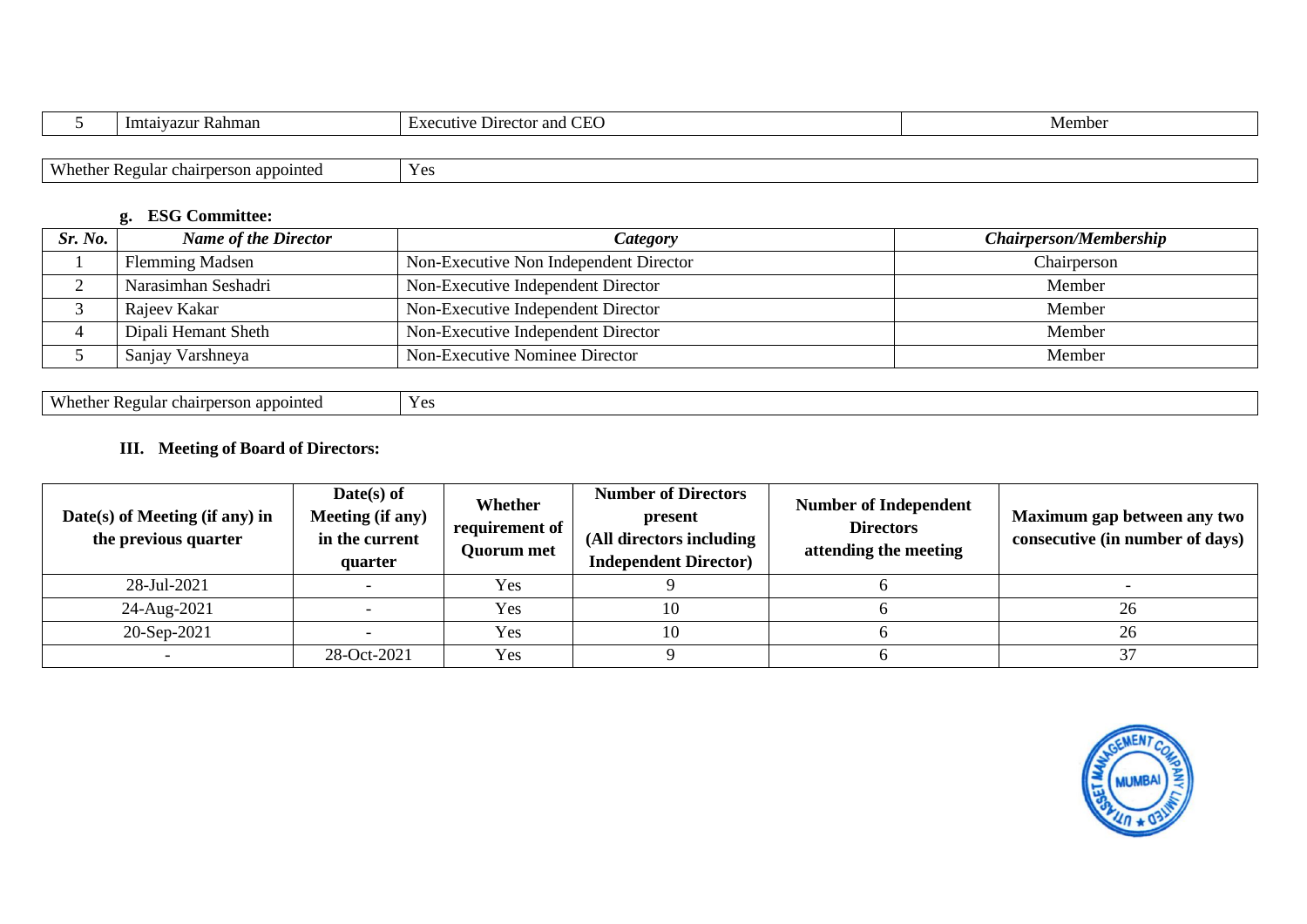# **IV. Meeting of Committees**

| <b>Name of the Committee</b>                        | Date(s) of meeting<br>of the committee<br>in the relevant<br>quarter | Whether<br>requirement<br>of Quorum<br>met (Yes/No) | <b>Number of Directors</b><br>present<br>(All directors including<br><b>Independent Director)</b> | <b>Number of Independent</b><br>Directors attending the<br>meeting | Maximum gap between any two<br>consecutive (in number of days)<br>(only audit committee) |
|-----------------------------------------------------|----------------------------------------------------------------------|-----------------------------------------------------|---------------------------------------------------------------------------------------------------|--------------------------------------------------------------------|------------------------------------------------------------------------------------------|
| <b>Audit Committee</b>                              | 28-07-2021                                                           | Yes                                                 | 5                                                                                                 | $\overline{4}$                                                     | $\overline{\phantom{a}}$                                                                 |
| <b>Audit Committee</b>                              | 28-10-2021                                                           | Yes                                                 | 5                                                                                                 | $\overline{4}$                                                     | 91                                                                                       |
| Nomination and remuneration<br>committee            | 09-07-2021                                                           | Yes                                                 | $\overline{4}$                                                                                    | 3                                                                  |                                                                                          |
| Nomination and remuneration<br>committee            | 28-07-2021                                                           | Yes                                                 | 4                                                                                                 | 3                                                                  | 18                                                                                       |
| Nomination and remuneration<br>committee            | 21-08-2021                                                           | Yes                                                 | $\overline{4}$                                                                                    | 3                                                                  | 23                                                                                       |
| Nomination and remuneration<br>committee            | 16-09-2021                                                           | Yes                                                 | $\overline{4}$                                                                                    | $\mathfrak{Z}$                                                     | 25                                                                                       |
| Nomination and remuneration<br>committee            | 11-10-2021                                                           | Yes                                                 | 4                                                                                                 | 3                                                                  | 24                                                                                       |
| Nomination and remuneration<br>committee            | 17-12-2021                                                           | Yes                                                 | $\overline{4}$                                                                                    | 3                                                                  | 66                                                                                       |
| <b>Stakeholders Relationship</b><br>Committee       | 13-10-2021                                                           | Yes                                                 | 3                                                                                                 | $\overline{2}$                                                     |                                                                                          |
| <b>Risk Management Committee</b>                    | 17-08-2021                                                           | Yes                                                 | 5                                                                                                 | $\overline{4}$                                                     | $\blacksquare$                                                                           |
| <b>Risk Management Committee</b>                    | 30-11-2021                                                           | Yes                                                 | 5                                                                                                 | $\overline{4}$                                                     | 104                                                                                      |
| Corporate Social<br><b>Responsibility Committee</b> | 13-10-2021                                                           | Yes                                                 | $\overline{4}$                                                                                    | $\overline{2}$                                                     |                                                                                          |
| <b>Digital Transformation</b><br>Committee          | 15-09-2021                                                           | Yes                                                 | $5\overline{)}$                                                                                   | 3                                                                  |                                                                                          |
| <b>ESG Committee</b>                                | 02-12-2021                                                           | Yes                                                 | 5                                                                                                 | 3                                                                  | CMENT                                                                                    |